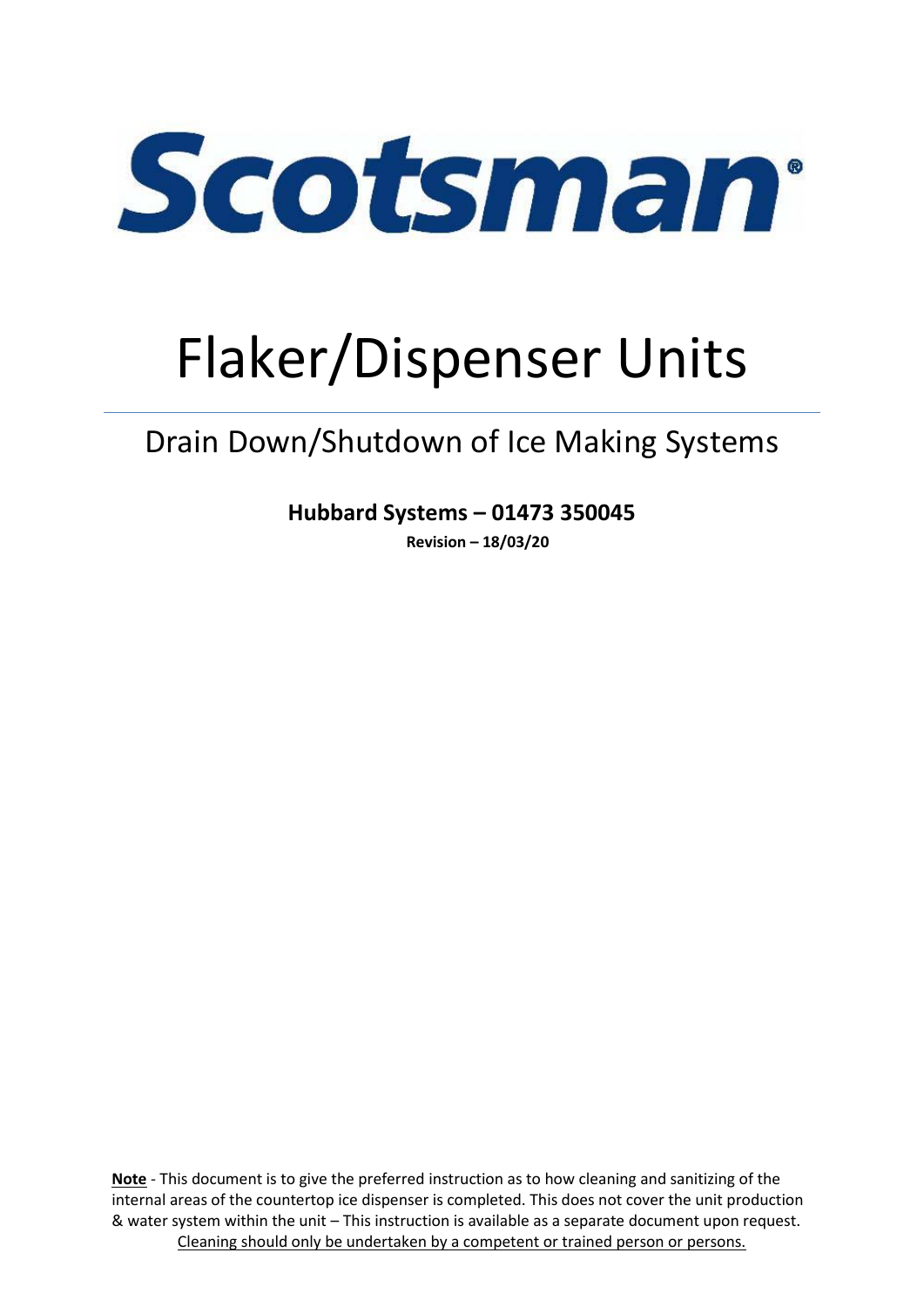## **Draining Down Process.**

**WARNING**; Before carrying out any dis-assembling operation, please ensure that the ice maker is disconnected from the electrical supply.

### **(Estimated Timescale to complete – 1 hours).**

#### Draining of Water System:





- 1. Turn off the electrical supply to the ice machine
- 2. Turn off the water supply to the ice machine
- 3. Remove all ice from the storage bin area





4. Remove Top and Left panels to gain access to the inside of the ice machine







- 5. On the tube that feeds from the water tank to the freezer assembly, Remove the pipe clamp to release from the outlet of the water tank
- 6. Drain contents into a bucket/jug